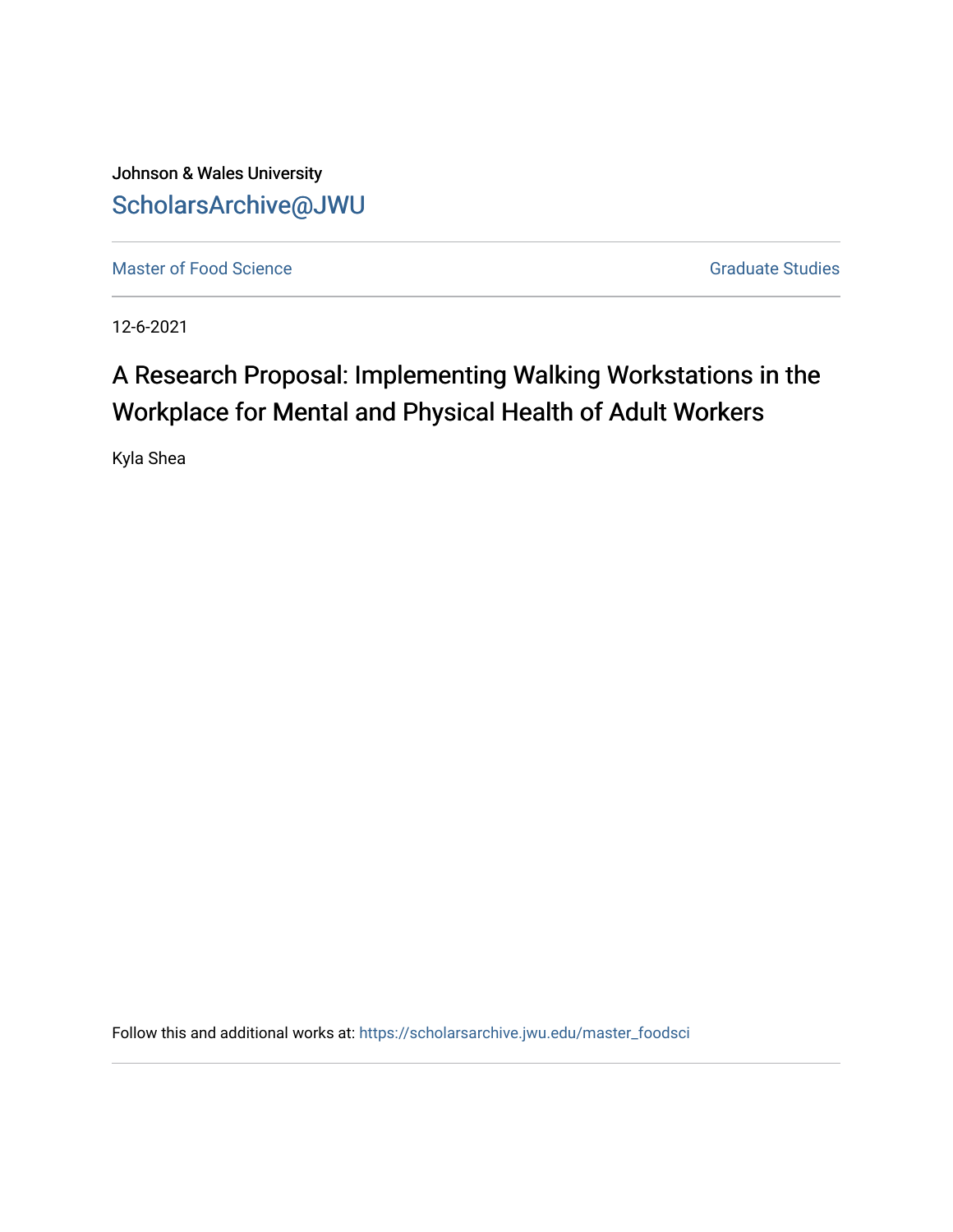Johnson & Wales University [ScholarsArchive@JWU](https://scholarsarchive.jwu.edu/) 

[Outstanding Student Scholarship](https://scholarsarchive.jwu.edu/mgmt_student) College of Business

12-6-2021

# A Research Proposal: Implementing Walking Workstations in the Workplace for Mental and Physical Health of Adult Workers

Kyla Shea

Follow this and additional works at: [https://scholarsarchive.jwu.edu/mgmt\\_student](https://scholarsarchive.jwu.edu/mgmt_student?utm_source=scholarsarchive.jwu.edu%2Fmgmt_student%2F9&utm_medium=PDF&utm_campaign=PDFCoverPages)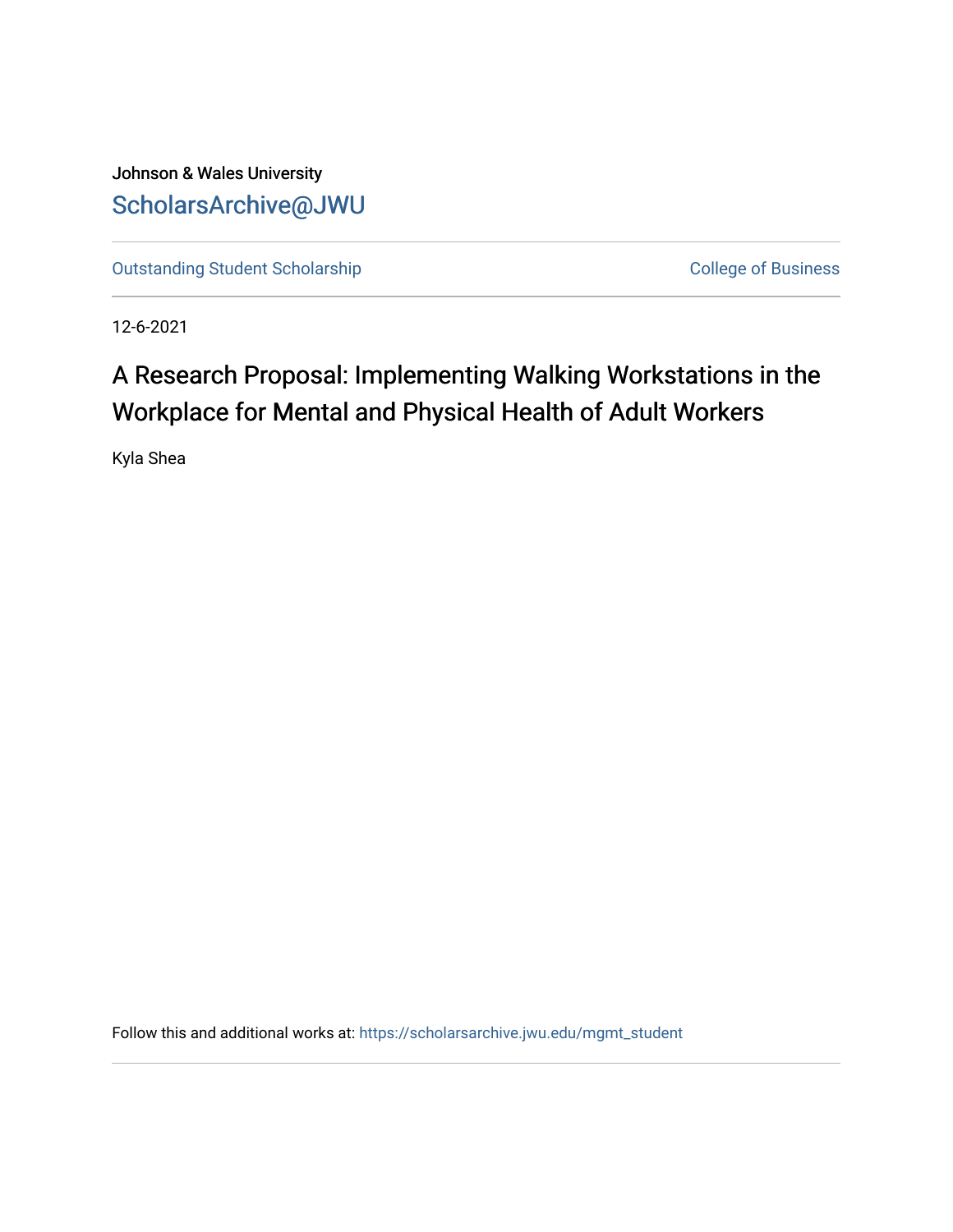## **A Research Proposal: Implementing Walking Workstations in the Workplace for Mental and Physical Health of Adult Workers**

Kyla Shea

College of Food Innovation and Technology

RSCH 5700: Research and Inquiry

Dr. Martin Sivula

6 December 2021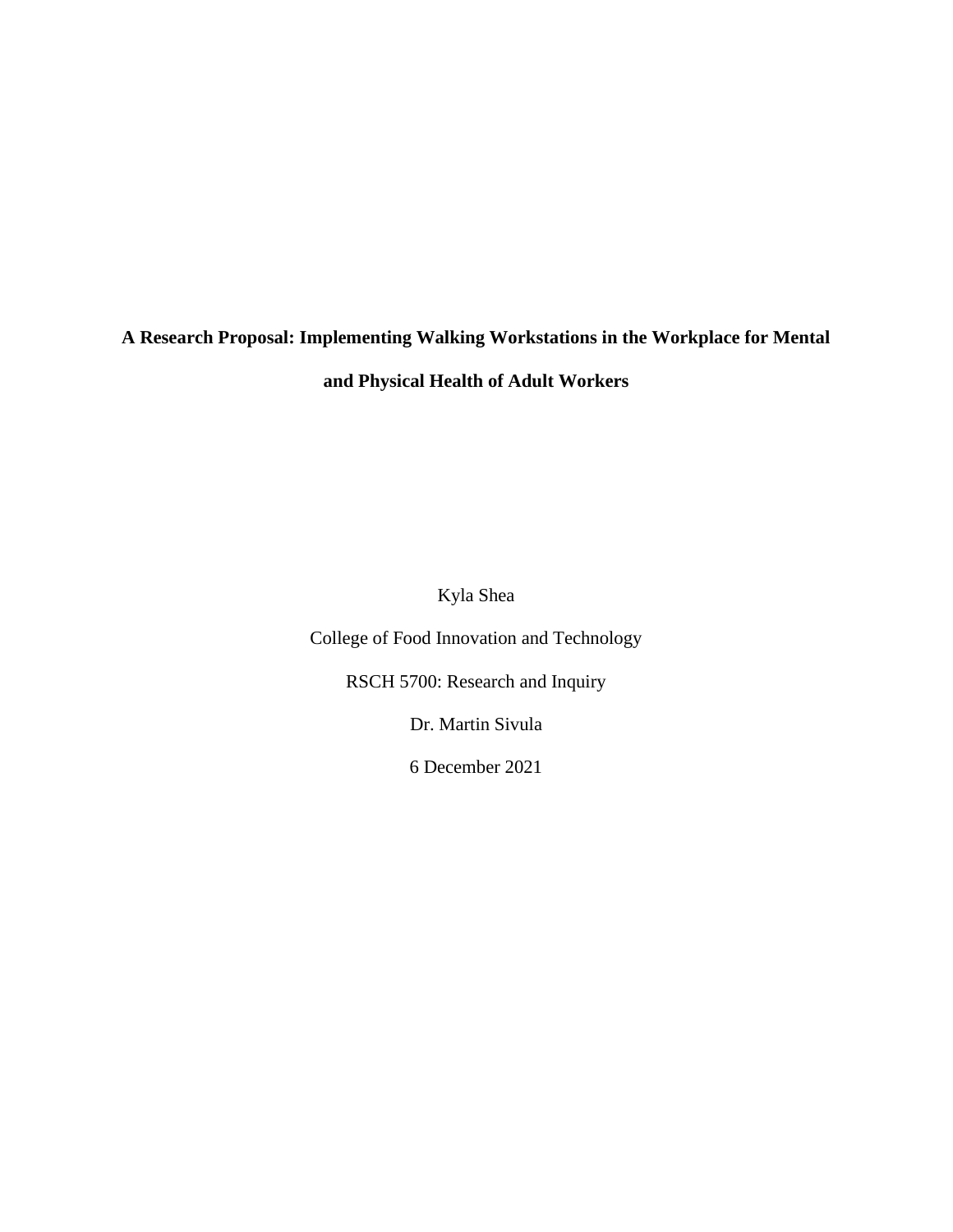## **Introduction and Statement of the Problem**

Sedentary behavior is extremely common in the workplace and has resulted in low employment-related physical activity and increased body weight among U.S. adults (Malaeb et al.). Additionally, sedentary behavior is associated with an increased risk of mortality, type II diabetes, cardiovascular disease, and some cancers (Edwardson et al.). As a result of these comorbidities, there is reduced workforce and labor productivity with increased rates for early retirement and disability (Karatrantou et al.). According to the Social Security Administration and Code of Federal Regulations, a sedentary job is defined as "work that involves lifting no more than 10 pounds at a time, and which mainly involves sitting" (Malaeb et al.). Based on this definition, office workers are one of the most sedentary populations, spending 70-85% of work time sitting (Edwardson et al.).

Luckily, physical activity reduces the risk of cancers, cardiovascular disease, type II diabetes, obesity, and other chronic illnesses (Robertson et al., 2020). Unfortunately, however, the World Health Organization (WHO) and the American College of Sports Medicine (ACSM) estimate that a large number of adults do not regularly achieve the recommended levels of physical activity (Karatrantou et al.). Specifically, less than a third of Americans meet this requirement, with self-efficacy being a large contributing factor to the amount of physical activity performed by overweight and obese individuals (Robertson et al., 2020). Sitting all day at work may also result in musculoskeletal pain, affecting productivity in the workplace, which, as previously stated, is associated with early retirement and work disability (Ting et al., 2019). Research focused on implementing active rest protocols reveals that employees tend to spend their lunch breaks sitting and using electronic devices, which increases worker fatigue and decreases interpersonal relationships (Michishita et al., 2017). The main reason most people do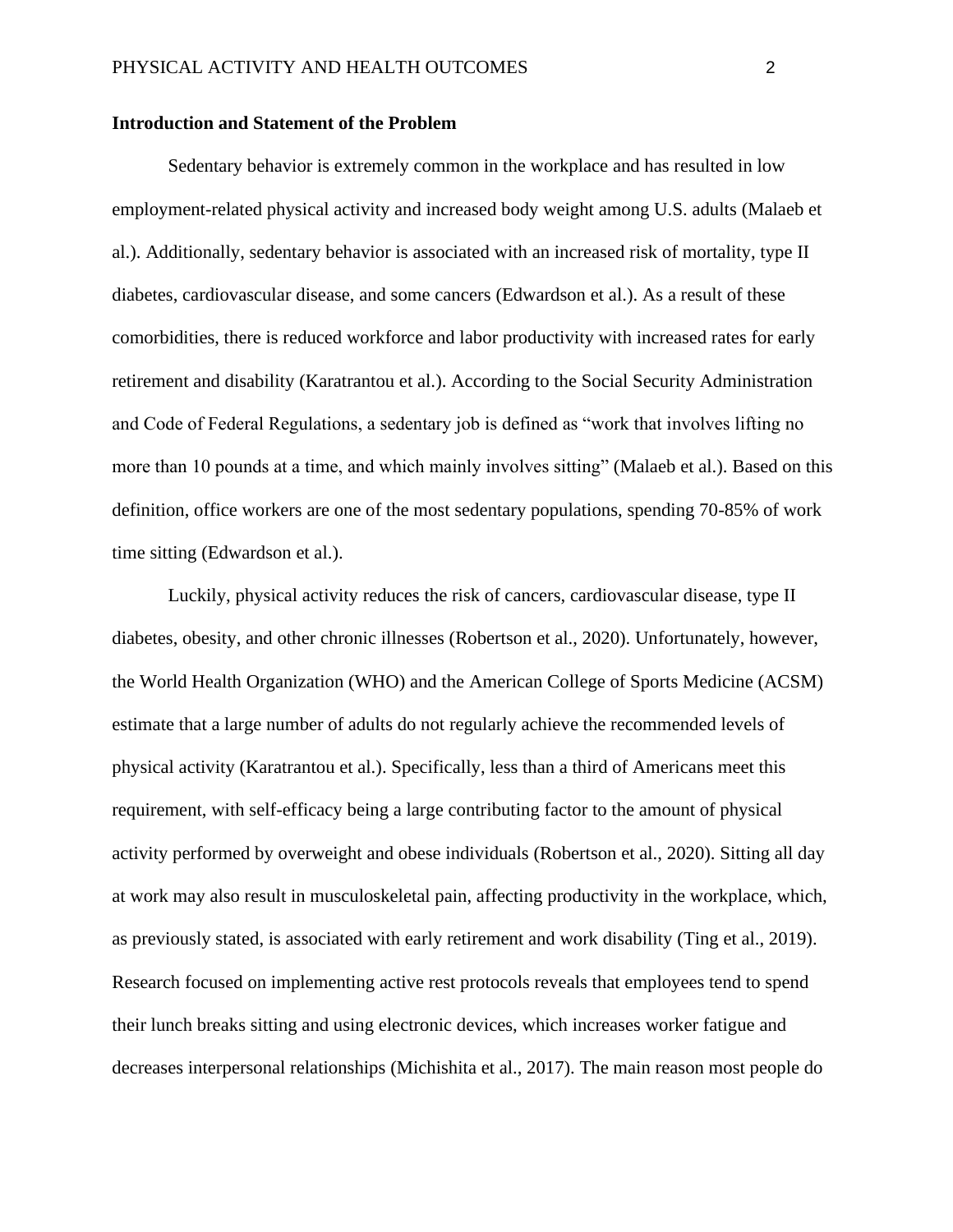not exercise or incorporate physical activity into their daily lives is because of "lack of time" (Metcalfe et al., 2020). If these concerns are not addressed, physical activity will continue to decline while negative health consequences will increase.

## **Defintion of Terms**

For the purpose of this study, "Quality of life" is defined as, "the standard of health, comfort, and happiness experienced by an individual or group" (Oxford Dictionary, 2019).

Also, for the purpose of this study, "physical health" will be defined as, "the state of being free from illness or injury" (NHS Foundation Trust, 2021).

## **Purpose of the Study**

The purpose of this study is to determine if the implementation of walking workstations in a sedentary workplace environment has a positive impact on mental and physical health of workers. This study aims to investigate if ergonomic changes in the workplace are beneficial to the health of workers by increasing physical activity. This study also addresses multiple factors, such as lack of time, that have contributed to low adherence in regards to physical activity interventions in previous studies. This intervention will not deter from time spent working or interfere with productivity of daily life in any way. Although studies have been conducted on implementation of physical activity interventions in the workplace, the research is limited due to small sample size and unequal representation of gender. Therefore, this study will address a large sample of office workers so that the information can be generalized across multiple populations.

## **Hypotheses**

This study will aim to test the following hypotheses:

H1: Implementing walking workstations in the workplace will increase the perceived quality of life of adult employees working sedentary jobs.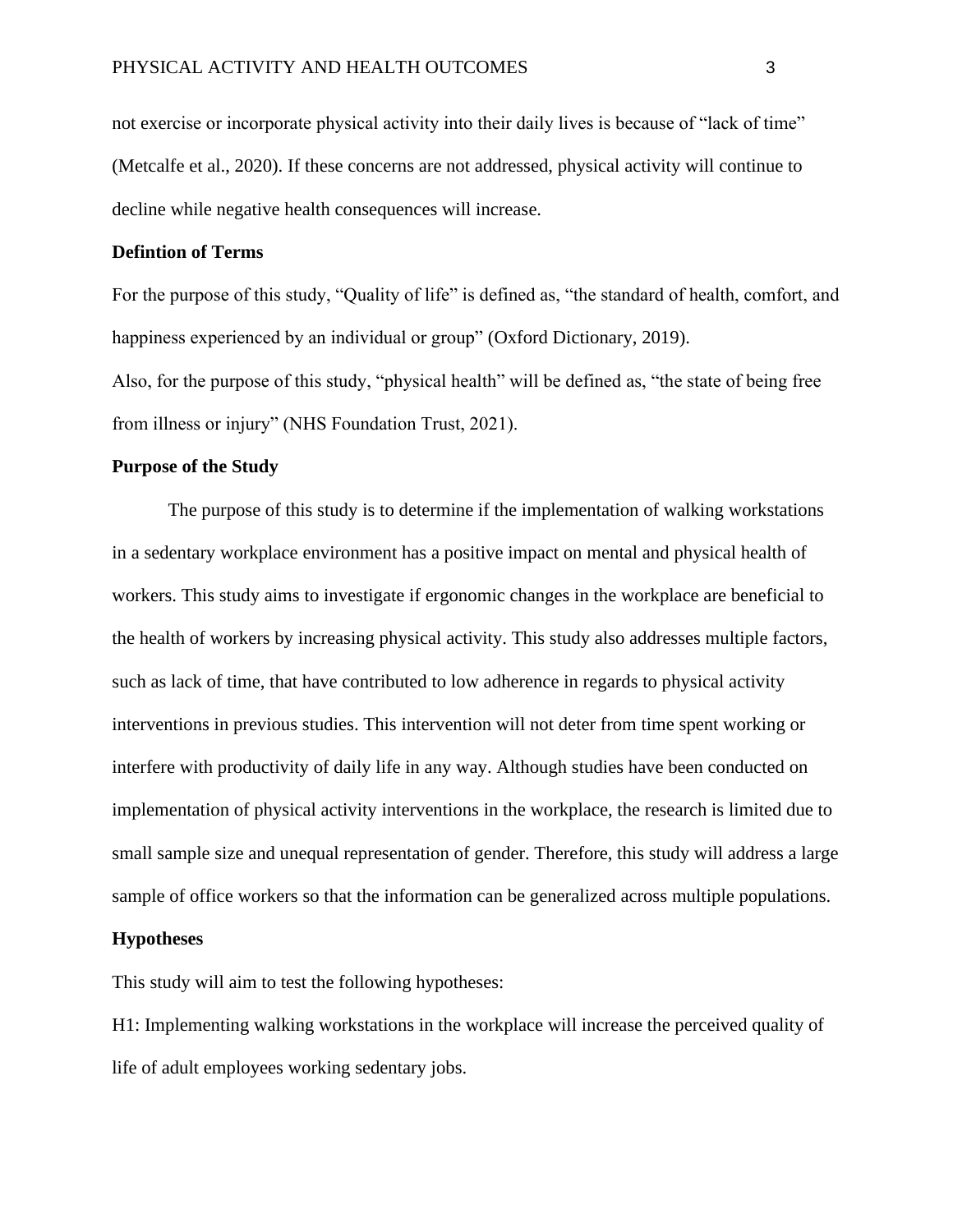H2: Implementing walking workstations in the workplace will decrease physical health concerns of adult employees working sedentary jobs.

### **Literature Review**

Many studies have been conducted regarding workplace wellness, some of which have used the approach of implementing exercise interventions, while others have taken the approach of implementing ergonomic changes in the workplace to increase non-exercise activity thermogenesis (NEAT) (Malaeb et al.). This paper reviews these studies and the conclusions drawn, with the outcome of each study playing an integral role in the creation of this specific study.

As previously mentioned, musculoskeletal pain affects productivity in the workplace, and poor work ability is associated with early retirement and work disability (Ting et al., 2019). The prevalence of musculoskeletal pain is high among workers in physically demanding jobs, specifically those in the healthcare field (Jakobsen et al., 2015). These physical impairments contribute to societal, economic, and personal problems, with lower back pain specifically being the leading cause of disability in several countries (Moreira et al., 2020). One study assessed the effectiveness of therapeutic exercises on strengthening specific muscle groups and flexibility in order to help decrease lower back symptoms among a group of nursing assistants (Moreira et al., 2020). The results showed that these therapeutic exercises positively affect lower back symptoms and improve muscle control (Moreira et al., 2020). Musculoskeletal pain does not only impact those with physically demanding jobs; it also impacts those working sedentary office jobs. In response to the high levels of neck and shoulder pain associated with office jobs, another study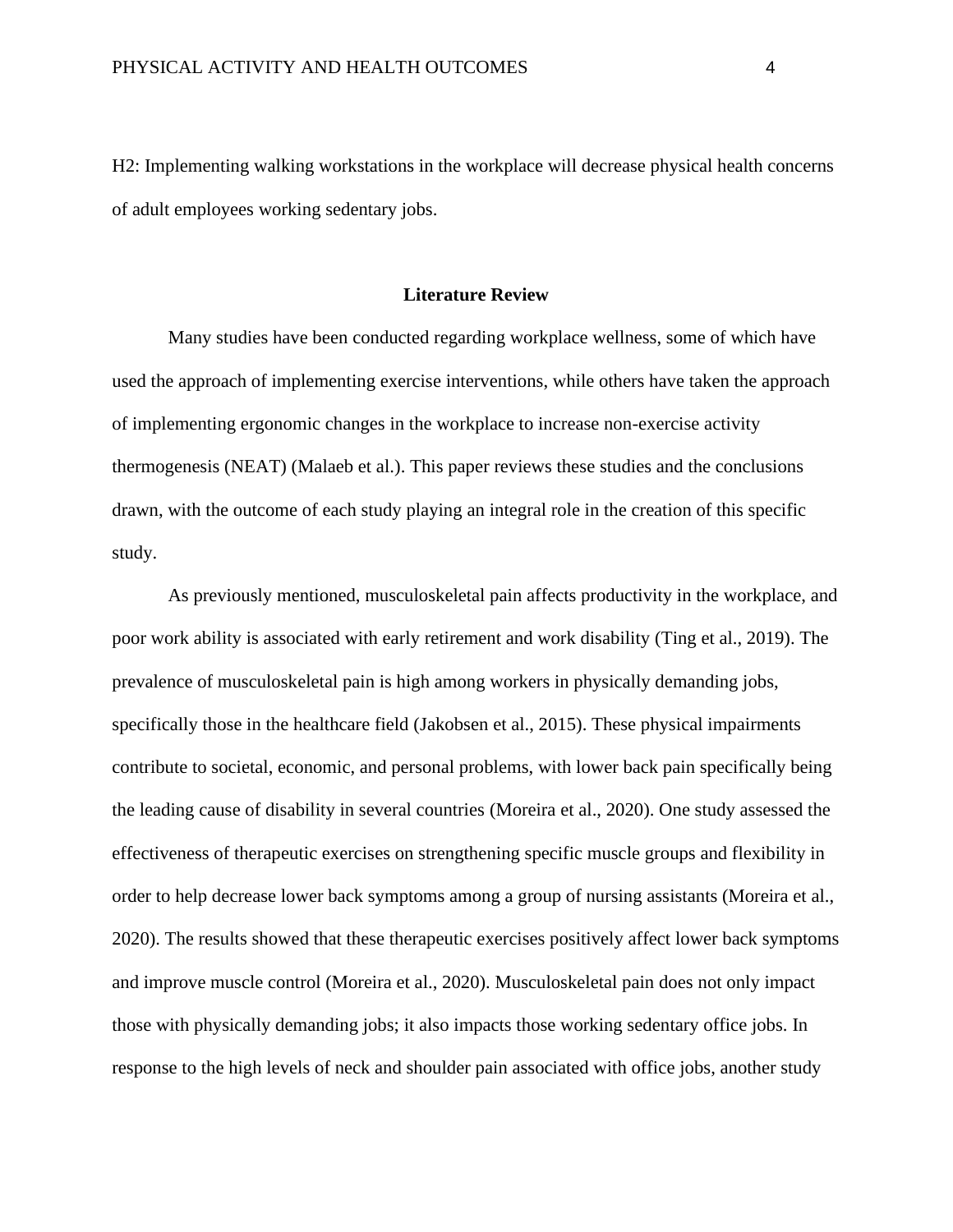investigated whether ergonomic changes to the office or implementation of exercise would have a greater impact on reducing neck pain (Ting et al., 2019). Of those who had not reported neck pain at baseline, there were no significant differences between the exercise group and the standing group; however, those who had experienced neck pain at baseline experienced more significant benefits from the exercise intervention than from the ergonomic changes (Ting et al., 2019).

Since workers in the U.S. and most developed countries spend 70-80% of their work time sedentary, and time spent sedentary is associated with chronic disease and premature mortality, more studies are being conducted in hopes of decreasing workplace sitting time (Pereira et al., 2020). In one study, researchers chose to implement a *Stand and Move at Work* intervention in hopes of reducing workplace sitting, increasing light physical activity and decreasing cardiometabolic risk through the use of sit-stand workstations (Pereira et al., 2020). The results showed strong evidence that implementing sit-stand workstations over twelve months is effective for reducing sedentary time among office workers (Pereira et al., 2020). The results also showed that those in the subgroup with prediabetes or diabetes experienced positive changes in blood glucose, glycated hemoglobin, triglycerides, LDL-cholesterol, systolic blood pressure, body weight, and body fat (Pereira et al., 2020). A similar approach was used in another study, in which the SMArT (Stand More at Work) intervention was implemented (Edwardson et al.). This intervention provided workers with wrist monitors designed to track time spent sitting versus standing, in hopes of encouraging more movement throughout the day (Edwardson et al.). Unfortunately, the results showed no significant changes in occupational sitting time for the office workers, demonstrating that changing sedentary behavior requires more than simply using tracking devices to motivate individuals (Edwardson et al.).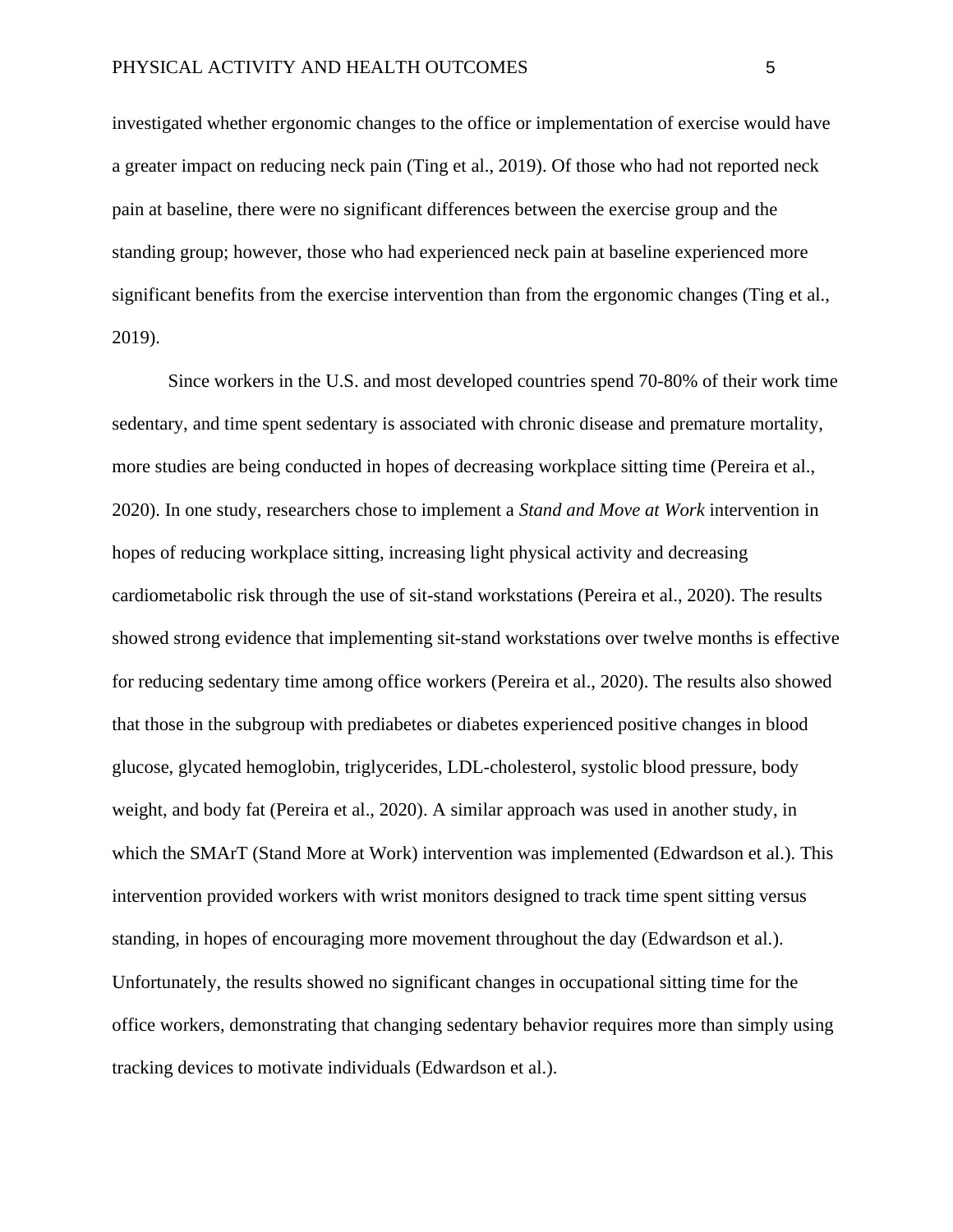A separate study was conducted with a similar approach, but instead implemented treadmill workstations as opposed to sit-stand workstations. This study also highlighted the importance of non-exercise activity thermogenesis (NEAT), which encompasses all activities of daily living other than exercise (Malaeb et al.). The researchers believed that increasing the NEAT levels in each office worker would potentially be more beneficial than implementing exercise interventions, which sometimes create compensatory behaviors such as increased caloric intake (Malaeb et al.). The results from this study showed a significant loss of fat mass and a significant increase in lean mass in the treadmill workstation group as opposed to the control group (Malaeb et al.). Additionally, following the intervention, 95% of the participants agreed that they would use the treadmill workstations in their work environment if they were available (Malaeb et al.). This represents a level of adherence higher than exhibited in other studies that implement exercise or physical activity regimens.

Similarly, another study compared workplace-based versus home-based workouts in terms of level of adherence, since implementing workouts in the workplace setting detracts from time spent working. The results showed that the workplace intervention group had a 4% higher adherence than the at-home workout group, demonstrating that workplace interventions are more beneficial than home-based interventions (Jakobsen et al., 2015). A common reason why people do not exercise at home is "lack of time" (Metcalfe et al., 2020). In response to this, researchers studied the implementation of HIIT workouts in the workplace setting, where the workers would do short-duration, high-intensity workouts (Metcalfe et al., 2020). Following the intervention, participants reported that these workouts were not only enjoyable, but that they would recommend them to their family and friends and felt that they, in no way, interfered with other aspects of their life due to time commitment (Metcalfe et al., 2020). This shows that adherence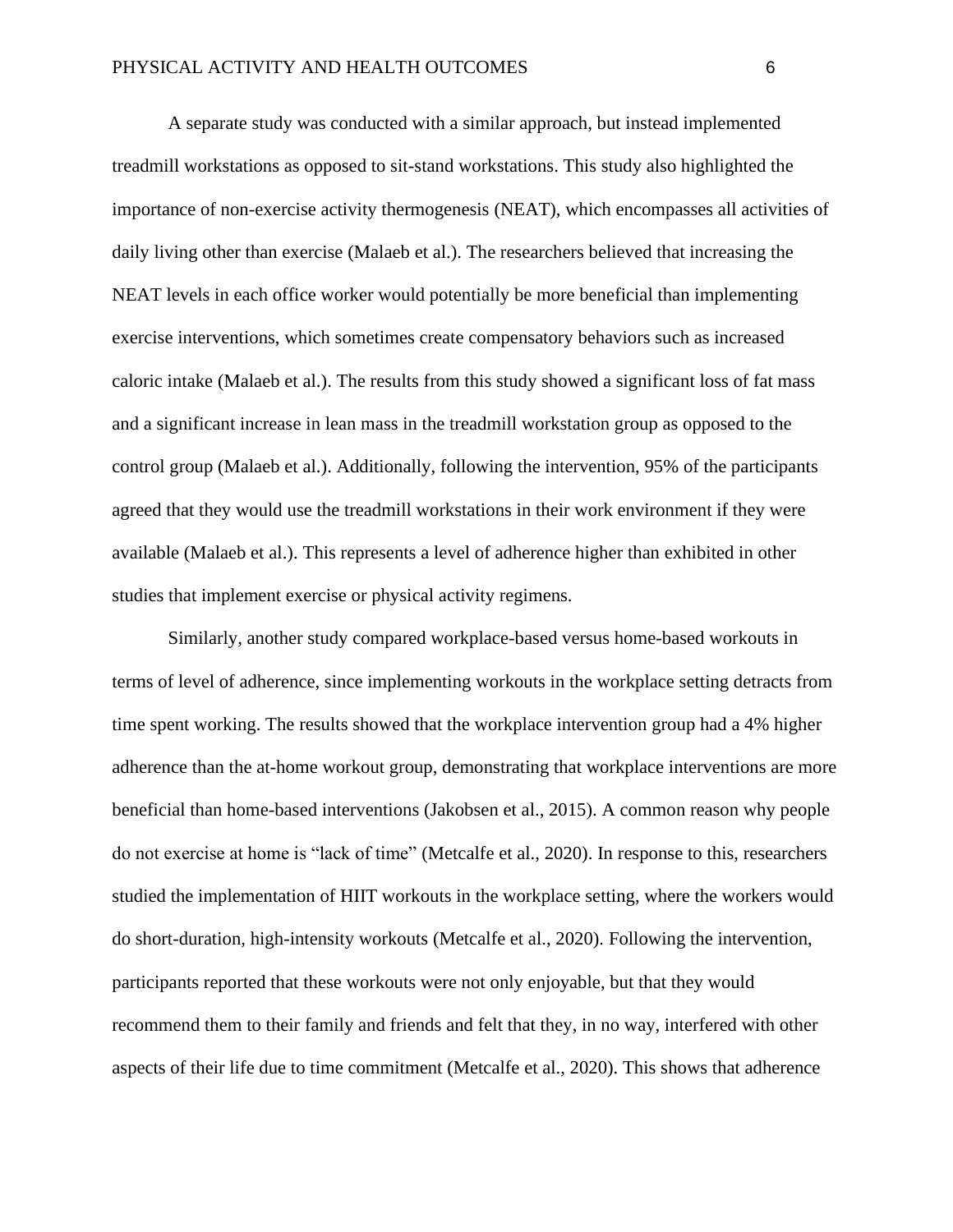levels will be higher if the interventions implemented are not time-consuming and will not interfere with other aspects of their life.

Lastly, an additional article took a different approach by assessing self-efficacy as a predictor for entering an active state (Robertson et al., 2020). Based on the results of this study, researchers were able to conclude that self-efficacy is an important predictor for physical activity alterations in overweight and obese adults (Robertson et al., 2020). This further emphasizes the role mental health plays in physical activity, and vice versa. Likewise, another study looked at active rest as opposed to sedentary rest for improving personal relationships and mental health in the workplace (Michishita et al., 2017). The results showed that after the ten-week intervention, there was a decrease in fatigue, an increase in friendliness, an increase in social support from superiors, an increase in support from colleagues, and an increase in support from family and friends (Michishita et al., 2017). The collective results of these studies show that in order to increase workplace wellness and decrease the side-effects of chronic sedentary behavior, an intervention must be implemented that does not interfere with daily work, is not time-consuming, and addresses the impact of physical activity on both the mental and physical health of workers.

## **Methodology**

## **Design**

This quantitative study aims to understand the impact of walking workstations on the mental and physical health of sedentary office workers. To test the hypotheses described in the introduction of this proposal, a six-month long walking workstation intervention will be implemented in various workplaces in New England. At the end of the intervention, physical and mental health outcomes will be tested to see how they compare to baseline results. To determine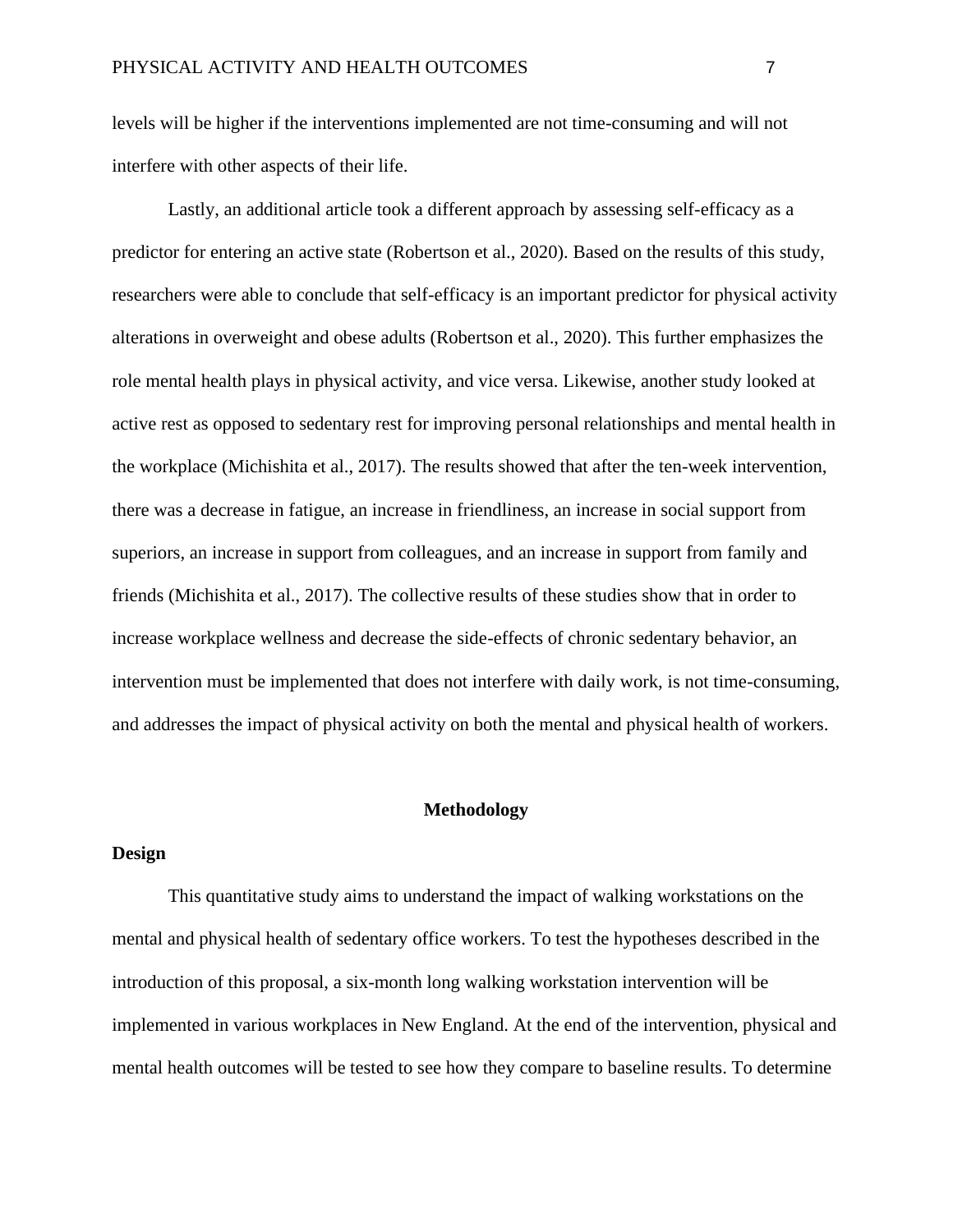the validity of this study, sedentary work is defined as "work that involves lifting no more than 10 pounds at a time, and which mainly involves sitting" (Malaeb et al.).

Baseline data will be collected on two hundred participants via anthropometric testing and questionnaires, which will be administered and collected by research assistants. Anthropometric measures will include height (cm), weight (kg), body mass index (BMI), blood pressure (mmHg), and heart rate (bpm). The questionnaire used will assess the quality of life (QOL) for each participant, *see Appendix A*. This questionnaire was created based on Flanagan's QOL (1978) design, which uses two different, five-point, Likert Scales to determine the importance of each item as well as how well participants feel their needs are being met for that specific item (Burckhardt et al., 2003). Participants will then be divided into two groups using a randomized computer generating system. The two groups will consist of a control group ( $n =$ 100), and a walking workstation group ( $n = 100$ ). The walking workstation group will have treadmill workstations implemented into their place of work and will be required to use these walking workstations for three hours per workday for the length of the six-month intervention. The control group will not change anything about their normal work habits and will continue to work at their seated workstations for the duration of the six-month intervention. At the end of the six-month intervention, all quantitative data will be entered into SPSS software and p-values will be generated to see if there is statistical significance between baseline and post-intervention values.

## **Sampling**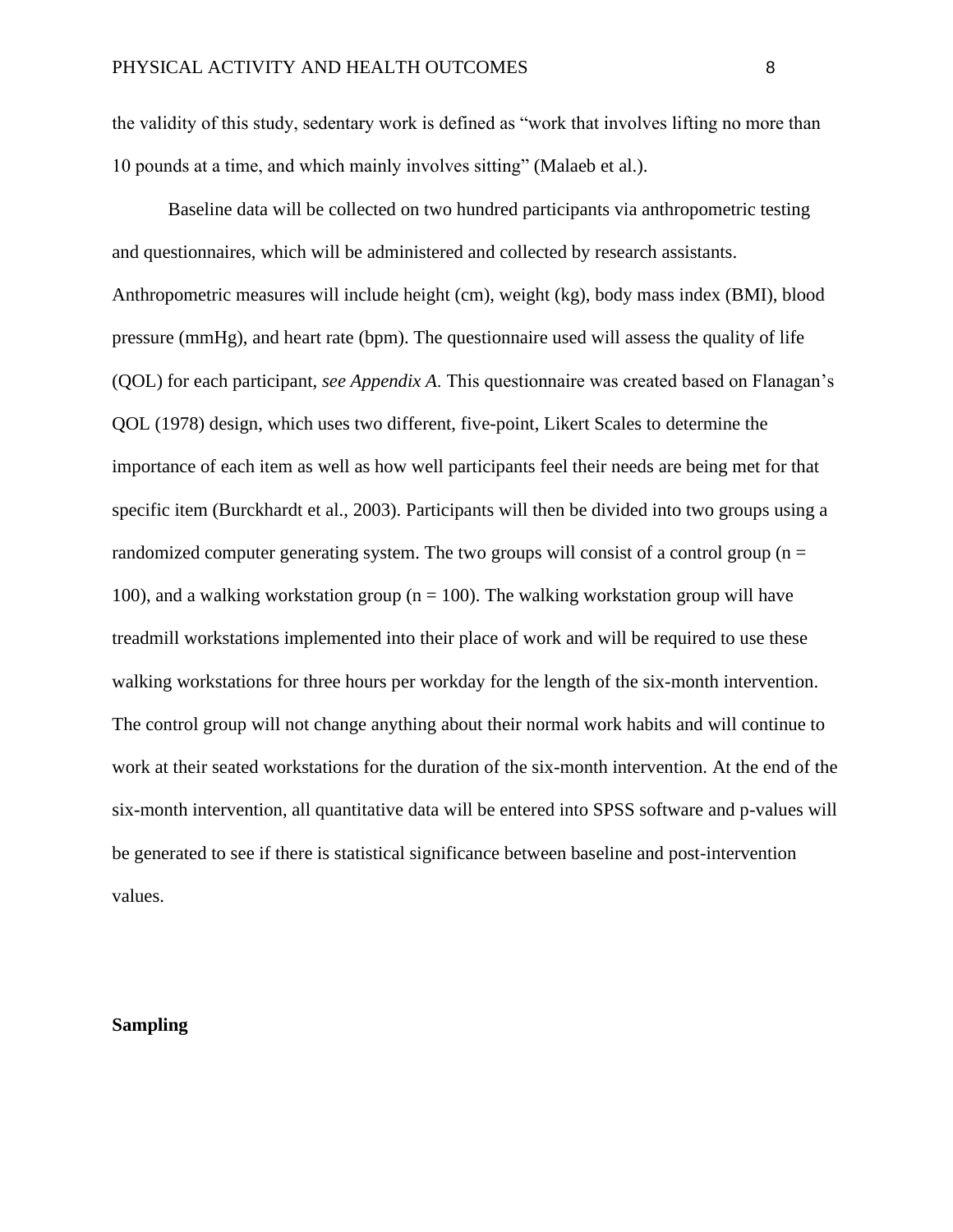This study will consist of two hundred participants ( $n = 200$ ), with as close to an even distribution of males and females as possible. To be eligible for this study, participants must work a sedentary office job in the New England region. As a reminder, "sedentary work" is defined as "work that involves lifting no more than 10 pounds at a time, and which mainly involves sitting" (Malaeb et al.). Eligibility requirements also include that participants must be at least 18 years old, must work at least 40 hours per week, and must be able to walk at a slow pace for three consecutive hours, with minimal break times allotted.

A random computer generating system will separate the two hundred participants into two groups: a control group ( $n = 100$ ) and a walking workstation group ( $n = 100$ ). The control group will continue to work at their seated workstations and conduct their usual work for the six-month intervention, while the walking workstation group will work at a treadmill workstation for three hours per workday for the six-month intervention.

## **Instrumentation**

This quantitative study will use a questionnaire with a Likert scale to determine a quality of life (QOL) score at baseline and again at the end of the six-month intervention for both the control and intervention groups. Also tested at baseline and at the end of the six months will be anthropometric measures of blood pressure, heart rate, weight, and BMI to determine baseline physical health as compared to physical health at the end of the intervention.

*\*See Appendix A for an example of the questionnaire, and reference Tables 1-3 in the Data Collection and Analysis section to see how anthropometric data will be collected.*

## **Data Collection and Analysis**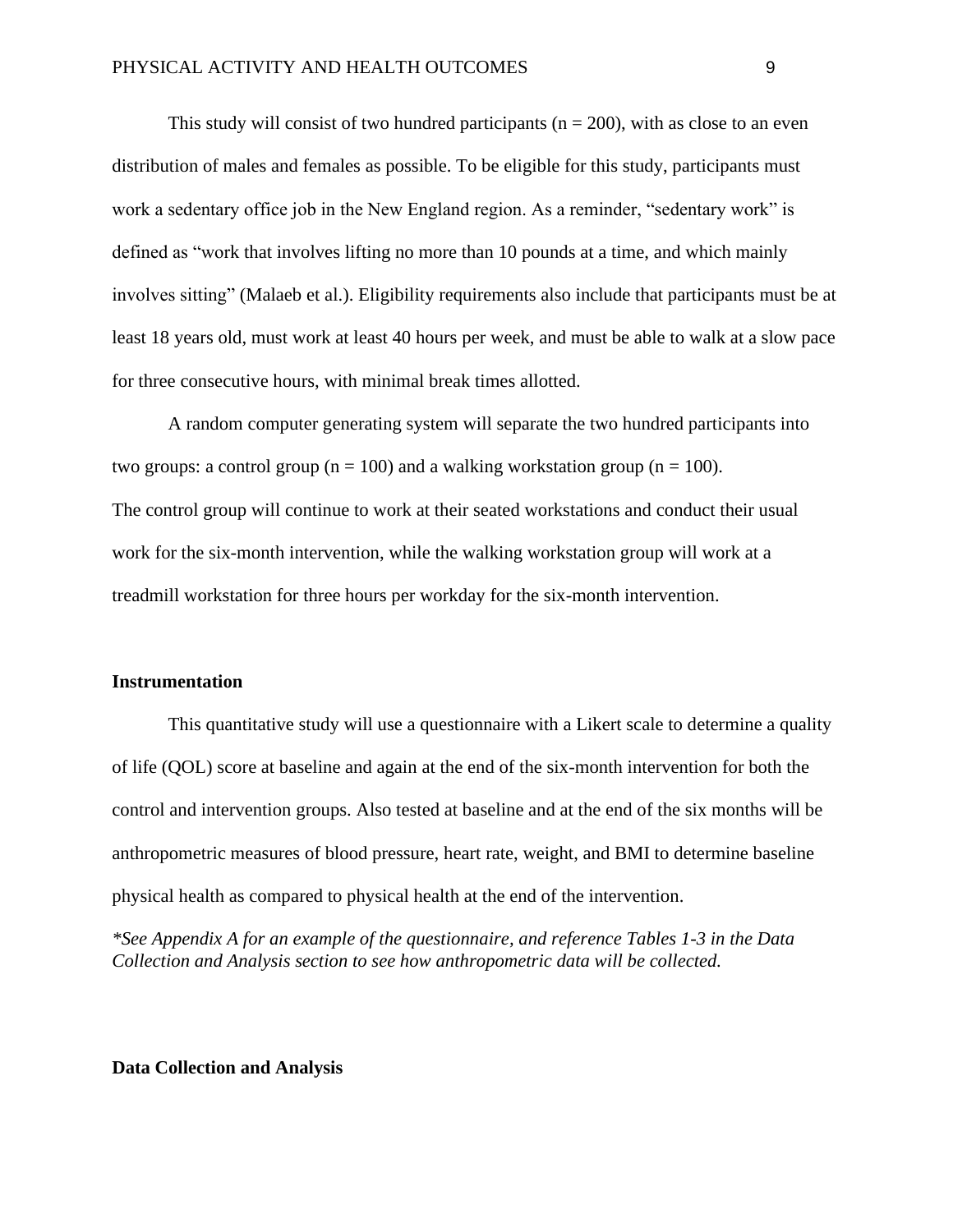At the end of the study, two hundred questionnaires will be scored, and the scores of each participant at baseline will be compared to those of each participant at the end of the intervention to note any changes in perceived quality of life. Individual anthropometric measures of each participant will also be analyzed at the end of the intervention to see how their physical health compares to baseline testing. Data points for each individual from the questionnaire scores and anthropometric measures will be recorded using SPSS, and p-values will be generated to determine conclusions on the statistical significance between the implementation of walking treadmills in the workplace and the mental and physical health of workers.

|                      | Table 1. Baseline characteristics of participants prior to the six-month walking workstation |  |
|----------------------|----------------------------------------------------------------------------------------------|--|
| <i>intervention.</i> |                                                                                              |  |
|                      |                                                                                              |  |

|                            | All Participants $(n =$ | Control Group $(n =$ | <b>Walking</b>           |  |  |
|----------------------------|-------------------------|----------------------|--------------------------|--|--|
|                            | 200)                    | <b>100)</b>          | <b>Workstation Group</b> |  |  |
|                            |                         |                      | $(n = 100)$              |  |  |
| Age (mean)                 |                         |                      |                          |  |  |
| Gender, $n$                |                         |                      |                          |  |  |
| (female/male)              |                         |                      |                          |  |  |
| Gender, % (%               |                         |                      |                          |  |  |
| female/% male)             |                         |                      |                          |  |  |
| Height (cm)                |                         |                      |                          |  |  |
| Weight (kg)                |                         |                      |                          |  |  |
| <b>Body mass index</b>     |                         |                      |                          |  |  |
| (BMI)                      |                         |                      |                          |  |  |
| <b>Blood pressure</b>      |                         |                      |                          |  |  |
| (mmHg)                     |                         |                      |                          |  |  |
| Heart rate (bpm)           |                         |                      |                          |  |  |
| <b>QOL</b> score, total    |                         |                      |                          |  |  |
| <i>points</i> (out of 100) |                         |                      |                          |  |  |
| QOL score, %               |                         |                      |                          |  |  |

*Table 2. Characteristics of participants following the six-month walking workstation intervention.*

|                     | All Participants ( $n =$   Control Group ( $n =$ |            | <b>Walking</b>                          |
|---------------------|--------------------------------------------------|------------|-----------------------------------------|
|                     | 200)                                             | <b>100</b> | <b>Workstation Group</b><br>$(n = 100)$ |
|                     |                                                  |            |                                         |
| Age (mean)          |                                                  |            |                                         |
| Gender, $n$         |                                                  |            |                                         |
| (female/male)       |                                                  |            |                                         |
| Gender, $\%$ ( $\%$ |                                                  |            |                                         |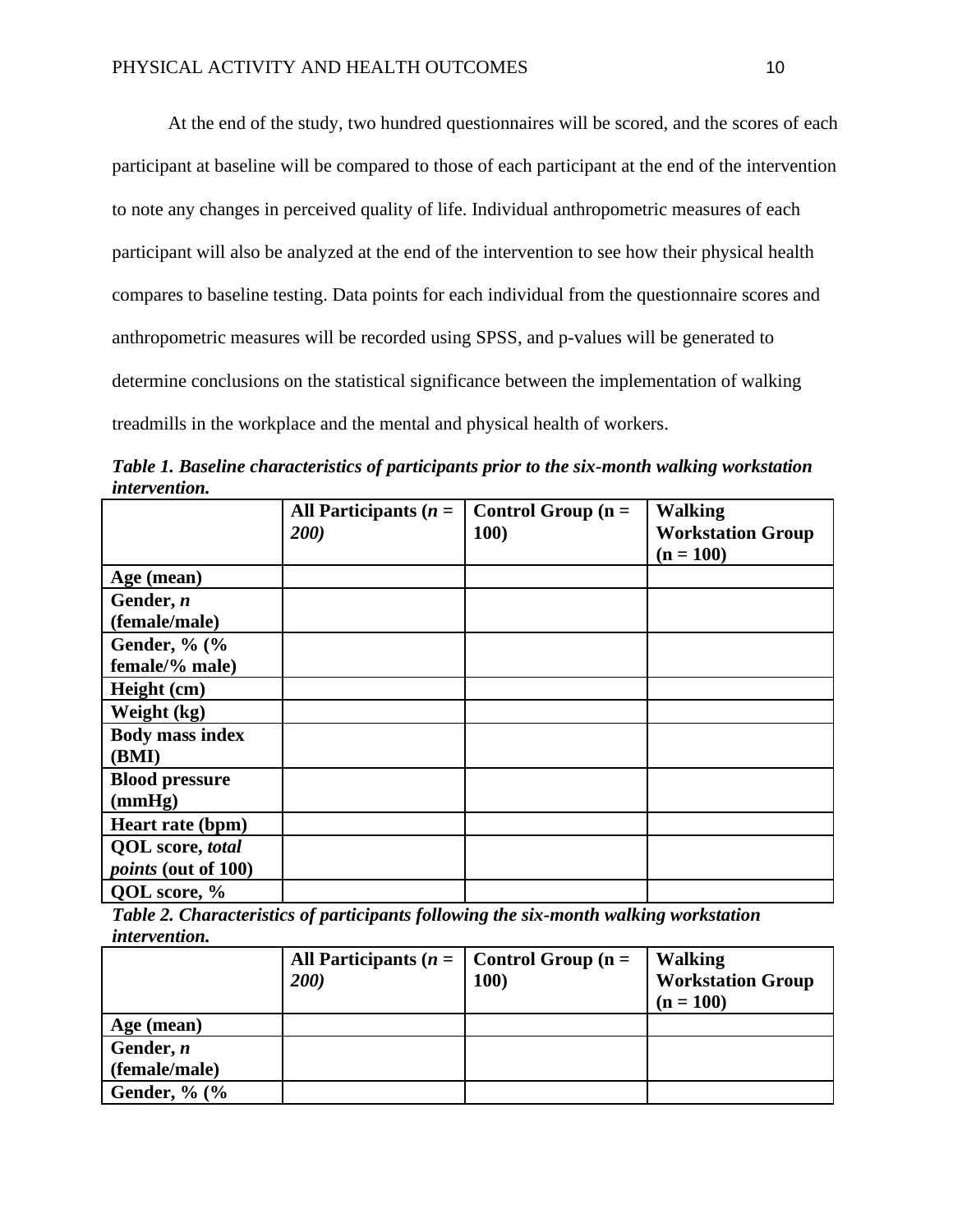| female/% male)             |  |  |
|----------------------------|--|--|
| Height (cm)                |  |  |
| Weight (kg)                |  |  |
| <b>Body mass index</b>     |  |  |
| (BMI)                      |  |  |
| <b>Blood pressure</b>      |  |  |
| (mmHg)                     |  |  |
| Heart rate (bpm)           |  |  |
| <b>QOL</b> score, total    |  |  |
| <i>points</i> (out of 100) |  |  |
| QOL score, %               |  |  |

*Table 3. P-values generated using SPSS software to determine statistical significance between variable outcomes.*

|                  | Age<br>(mean) | Gender,<br>$\boldsymbol{n}$<br>(female/ | Gender,<br>$\%$ (%<br>female/% | Height<br>$(cm)$ | Weight<br>$\left(\text{kg}\right)$ | <b>Body</b><br>mass<br>index | <b>Blood</b><br>pressure<br>(mmHg) | Heart<br>rate<br>(bpm) |
|------------------|---------------|-----------------------------------------|--------------------------------|------------------|------------------------------------|------------------------------|------------------------------------|------------------------|
|                  |               | male)                                   | male)                          |                  |                                    | (BMI)                        |                                    |                        |
| Age              |               |                                         |                                |                  |                                    |                              |                                    |                        |
| (mean)           |               |                                         |                                |                  |                                    |                              |                                    |                        |
| Gender,          |               |                                         |                                |                  |                                    |                              |                                    |                        |
| $\boldsymbol{n}$ |               |                                         |                                |                  |                                    |                              |                                    |                        |
| (female/         |               |                                         |                                |                  |                                    |                              |                                    |                        |
| male)            |               |                                         |                                |                  |                                    |                              |                                    |                        |
| Gender,          |               |                                         |                                |                  |                                    |                              |                                    |                        |
| $\%$ (%          |               |                                         |                                |                  |                                    |                              |                                    |                        |
| female/          |               |                                         |                                |                  |                                    |                              |                                    |                        |
| $%$ male)        |               |                                         |                                |                  |                                    |                              |                                    |                        |
| Height           |               |                                         |                                |                  |                                    |                              |                                    |                        |
| (cm)             |               |                                         |                                |                  |                                    |                              |                                    |                        |
| Weight           |               |                                         |                                |                  |                                    |                              |                                    |                        |
| (kg)             |               |                                         |                                |                  |                                    |                              |                                    |                        |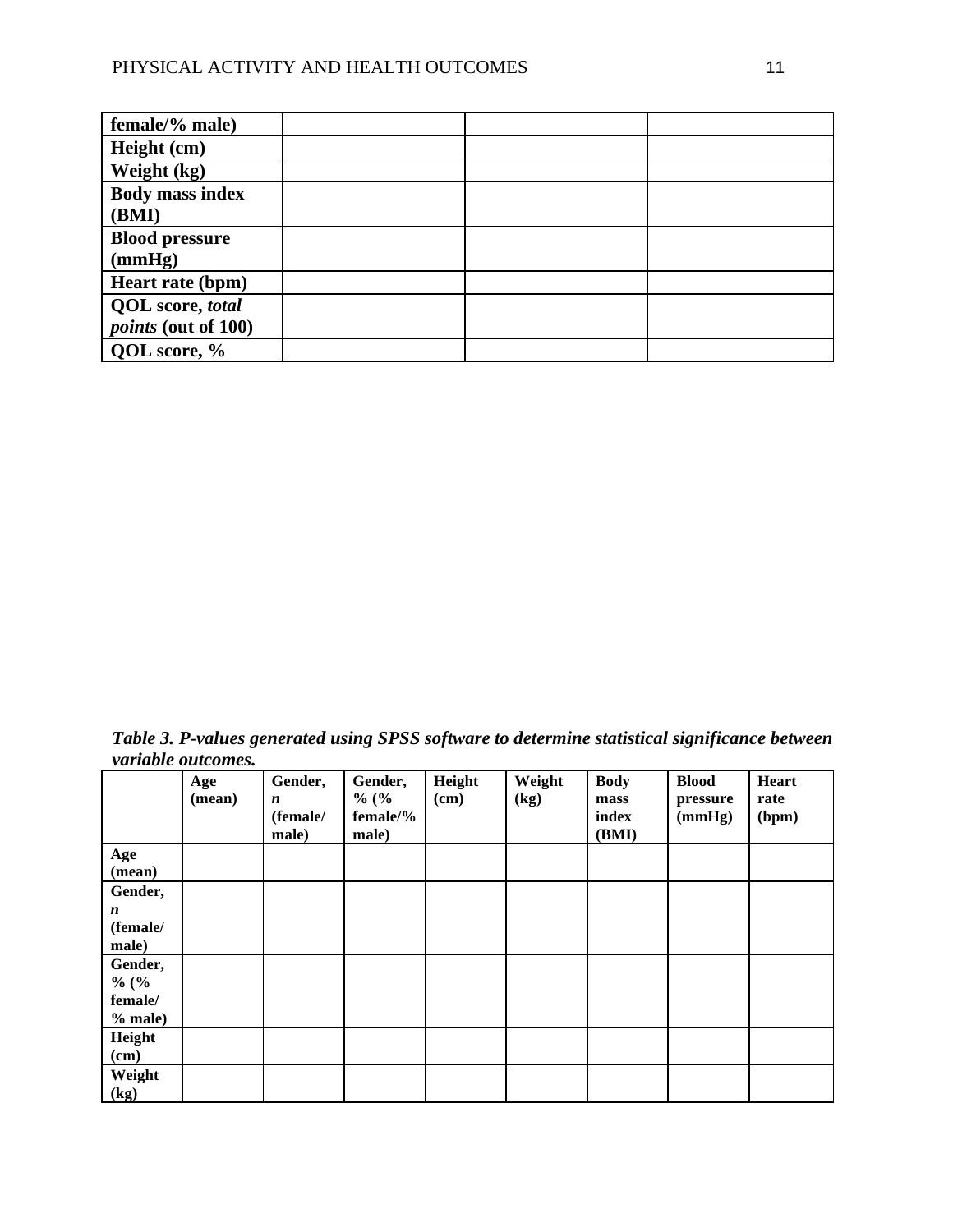| <b>Body</b>  |  |  |  |  |
|--------------|--|--|--|--|
| ${\bf mass}$ |  |  |  |  |
| index        |  |  |  |  |
| (BMI)        |  |  |  |  |
| <b>Blood</b> |  |  |  |  |
| pressure     |  |  |  |  |
| (mmHg)       |  |  |  |  |
| <b>Heart</b> |  |  |  |  |
| rate         |  |  |  |  |
| (bpm)        |  |  |  |  |

## **Confidentiality of Participants**

To ensure confidentiality of participants, each participant will be assigned a randomly selected three-digit number at baseline testing, and all other personal information collected during recruitment, such as name and age, will be discarded. Prior to enrollment, participants will receive a thorough explanation of the study and will understand that they are allowed to withdraw from the study at any point, without consequence. The participants will be required to sign waivers of consent during baseline testing. Following the finalization of the study, each participant will be given an in-depth copy of the study that will include results and conclusions drawn.

## **Implications for Future Research**

These results will be imperative in determining the future dynamic of the workplace in the United States, and in helping public health professionals continue to address the declining levels of physical activity and increasing levels of comorbidities seen in working adults. The results of this study will also help researchers decide which direction to take regarding the benefits of exercise interventions versus changes in workplace ergonomics. An idea for future research would be a study that uses a crossover design using two interventions, one being an exercise intervention and the other a walking workstation intervention. Such research would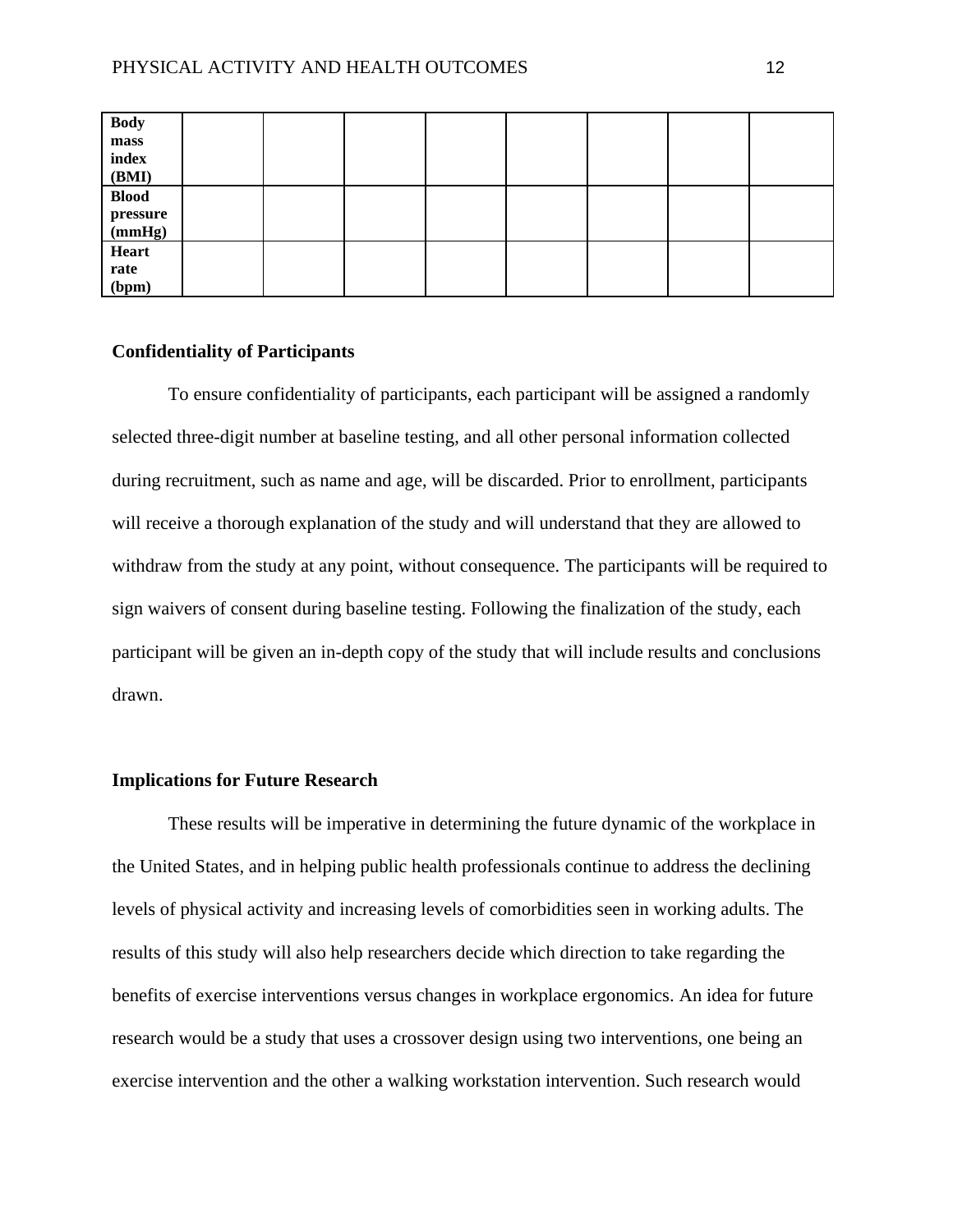allow for a direct comparison between exercise regimens and office ergonomics, thereby enabling researchers to determine which has a greater impact on the mental and physical health of sedentary office workers.

#### **References**

- Burckhardt, C. S., Anderson, K. L., Archenholtz, B., & Hägg, O. (2003). The Flanagan Quality of Life Scale: Evidence of Construct Validity. *Health and Quality of Life Outcomes*, *1*(1), 59.
- Edwardson, Charlotte L, et al., (2018, October). Effectiveness of the stand more at (SMArT) work intervention: cluster randomised controlled trial." *BMJ*, *10* k3870, 10.1136/bmj.k3870.
- Jakobsen, M. D., Sundstrup, E., Brandt, M., Jay, K., Aagaard, P., & Andersen, L. L. (2015). Effect of workplace- versus home-based physical exercise on musculoskeletal pain among healthcare workers: a cluster randomized controlled trial. *Scandinavian Journal of Work, Environment & Health*, *41*(2), 153–163.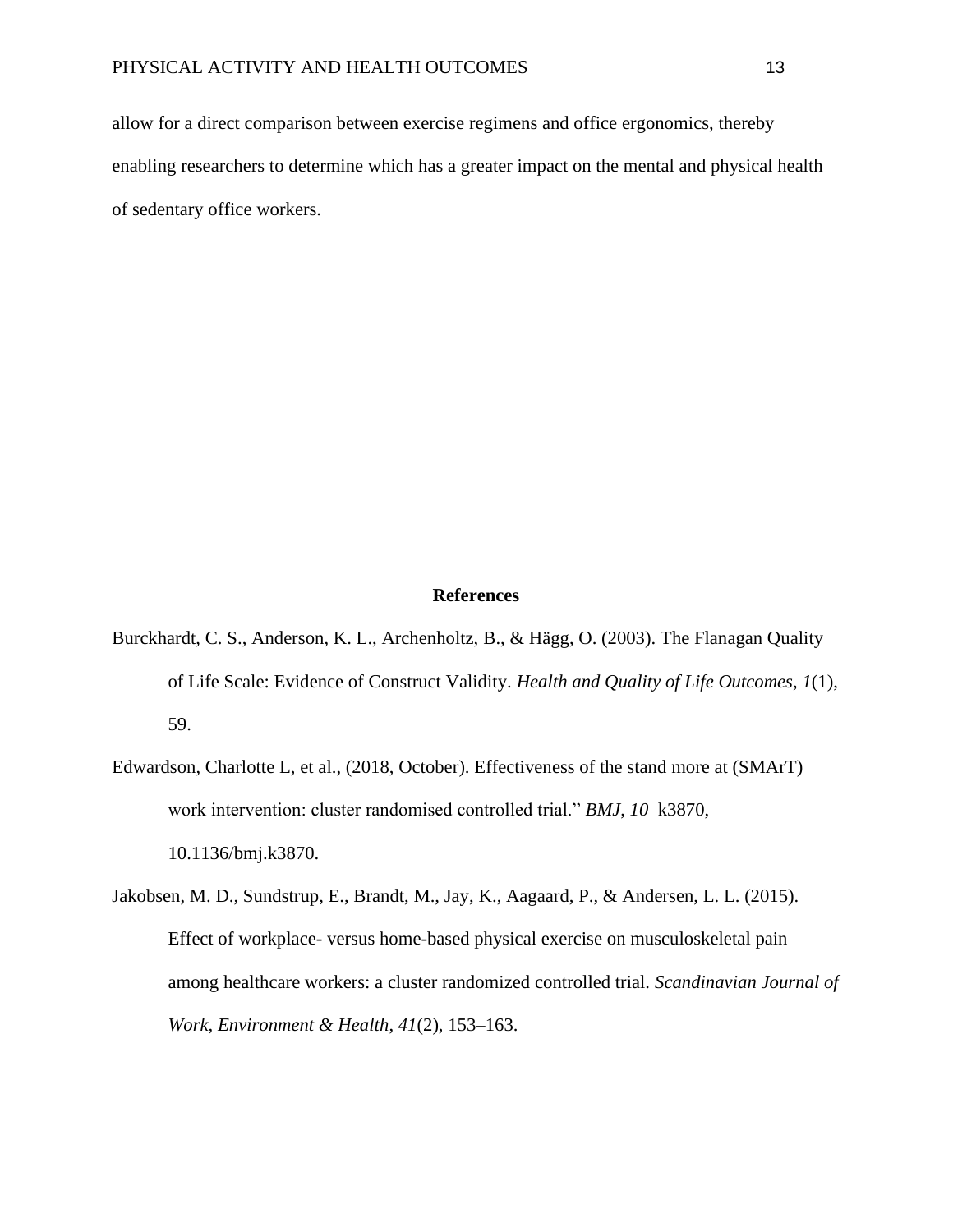- Karatrantou, K., Gerodimos, V., Manouras, N., Vasilopoulou, T., Melissopoulou, A., Mesiakaris, A. F., & Theodorakis, Y. (2020). Health-promoting effects of a concurrent workplace training program in inactive office workers (HealPWorkers): A randomized controlled study. *American Journal of Health Promotion*, *34*(4), 376–386.
- Malaeb, Samar, et al. (2018, October). "A 'NEAT' approach to obesity prevention in the modern work environment." *Workplace Health & Safety*, *67,* (3), 102–110.
- Metcalfe, R. S., Atef, H., Mackintosh, K., McNarry, M., Ryde, G., Hill, D. M., & Vollaard, N. B. J. (2020). Time-efficient and computer-guided sprint interval exercise training for improving health in the workplace: a randomised mixed-methods feasibility study in office-based employees. *BMC Public Health*, *20*(1).
- Michishita, R., Jiang, Y., Ariyoshi, D., Yoshida, M., Moriyama, H., & Yamato, H. (2017). The practice of active rest by workplace units improves personal relationships, mental health, and physical activity among workers. *Journal of Occupational Health*, *59*(2), 122–130.
- Moreira, R. F. C., Moriguchi, C. S., Carnaz, L., Foltran, F. A., Silva, L. C. C. B., & Coury, H. J. C. G. (2020). Effects of a workplace exercise program on physical capacity and lower back symptoms in hospital nursing assistants: a randomized controlled trial. *International Archives of Occupational and Environmental Health*, *94*(2), 275–284.
- NHS Foundation Trust. (2021). *Physical Health | Bolton NHS FT*. Boltonft.nhs.uk. https://www.boltonft.nhs.uk/services/the-parallel-young-peopleshealth/information/physical-health/

Oxford Dictionary. (2019). *Oxford English Dictionary*. Oed.com. https://www.oed.com

Pereira, M. A., Mullane, S. L., Toledo, M. J. L., Larouche, M. L., Rydell, S. A., Vuong, B., Feltes, L. H., Mitchell, N. R., de Brito, J. N., Hasanaj, K., Carlson, N. G., Gaesser, G. A.,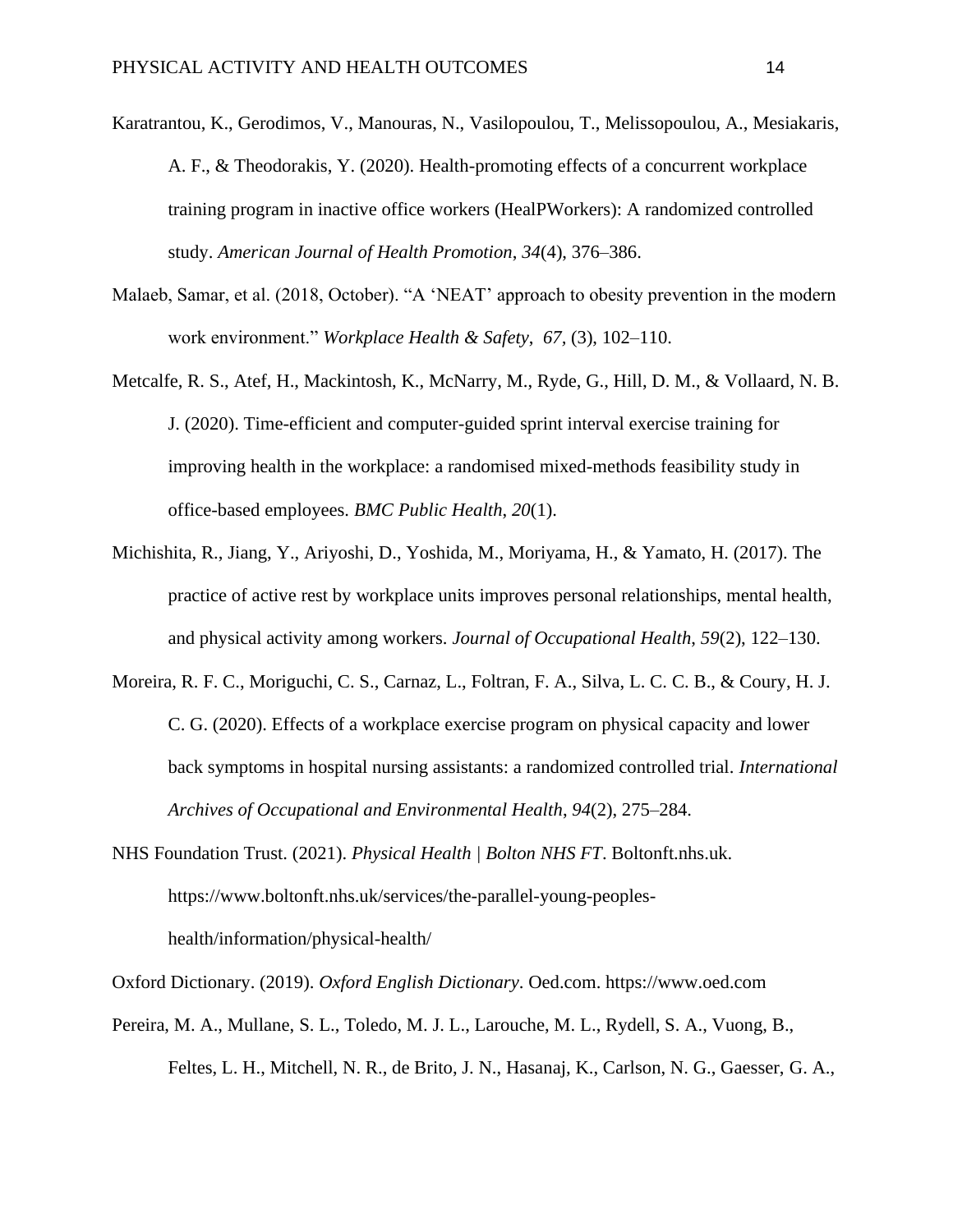Crespo, N. C., Oakes, J. M., & Buman, M. P. (2020). Efficacy of the "Stand and Move at Work" multicomponent workplace intervention to reduce sedentary time and improve cardiometabolic risk: a group randomized clinical trial. *International Journal of Behavioral Nutrition and Physical Activity*, *17*(1).

- Robertson, M. C., Green, C. E., Liao, Y., Durand, C. P., & Basen-Engquist, K. M. (2020). Selfefficacy and physical activity in overweight and obese adults participating in a worksite weight loss intervention: multistate modeling of wearable device data. *Cancer Epidemiology, Biomarkers & Prevention: A Publication of the American Association for Cancer Research, Cosponsored by the American Society of Preventive Oncology*, *29*(4), 769–776.
- Ting, J., Chen, X., & Johnston, V. (2019). Workplace-based exercise intervention improves work ability in office workers: A cluster randomised controlled trial. *International Journal of Environmental Research and Public Health*, *16*(15), 2633.

## *Appendix A* (Sample Instrument)

*Instructions: Please respond to the following twenty questions honestly and to the best of your ability. We ask that you answer all twenty questions, and know that there are no wrong answers. The reason for this survey is to better understand the quality of life for individuals in the workplace.* 

*Please refer to Key A to answer how important you believe the items in questions 1-10 are in your life:*

### **Key A:**

 $1 = Not$  at all important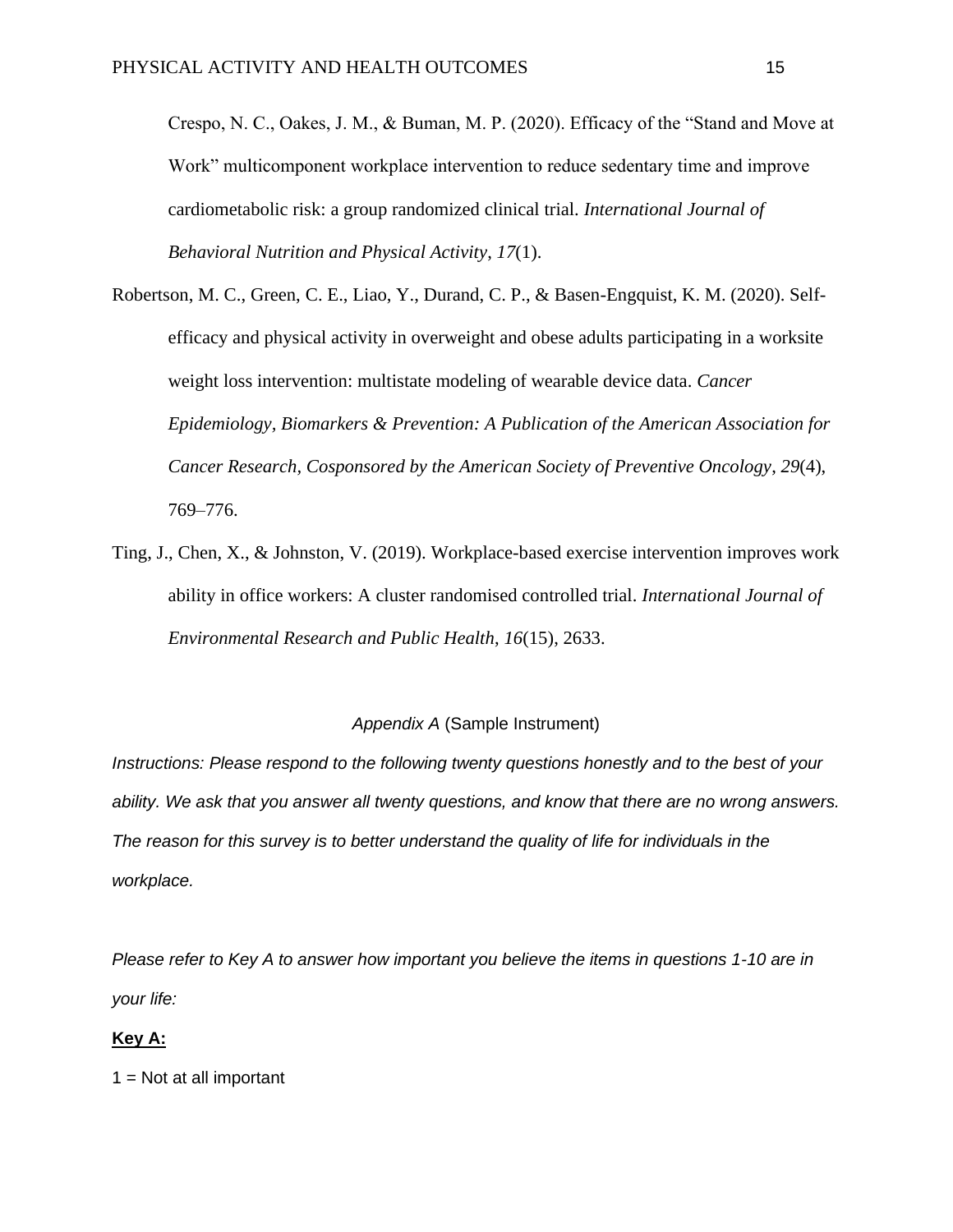- 2 = Slightly important
- 3 = Moderately important
- $4 =$  Important
- 5 = Very important
	- 1. Physical activity:
		- a.  $\qquad \qquad$
	- 2. Having a support system:
		- a.  $\qquad \qquad$

3. Job satisfaction:

- $a.$  \_\_\_\_\_\_\_\_
- 4. Job autonomy:
	- $a. \underline{\hspace{1cm}}$
- 5. Safety and security:
	- a.  $\qquad$
- 6. Self-efficacy:
	- a.  $\qquad \qquad$
- 7. A positive outlook on life:
	- a. \_\_\_\_\_
- 8. Self-confidence:
	- a.  $\qquad$
- 9. Feeling secure in my relationships:
	- a.  $\qquad$
- 10. Excitement for my future:
	- a.  $\_\_$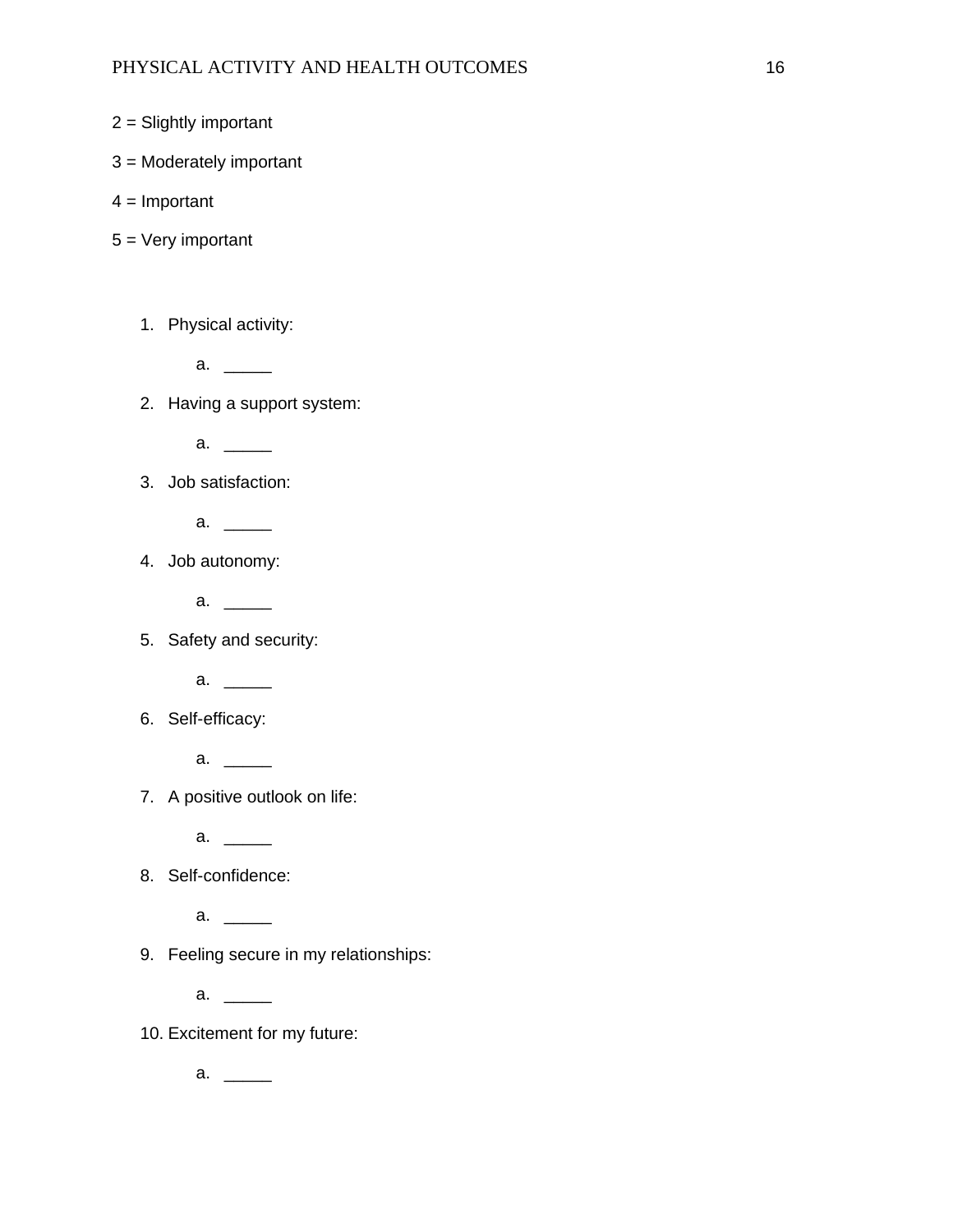*Please refer to Key B to answer how well your needs are being met regarding the items in* 

*questions 11-20:*

## **Key B:**

- $1 = Not$  at all well
- $2 =$  Slightly well
- 3 = Moderately well
- $4 = Well$

 $5 =$  Very well

11. Physical activity:

a.  $\qquad \qquad$ 

12. Having a support system:

a.  $\qquad \qquad$ 

13. Job satisfaction:

- a.  $\qquad \qquad$
- 14. Job autonomy:
	- a.  $\qquad \qquad$

15. Safety and security:

- a.  $\qquad \qquad$
- 16. Self-efficacy:
	- a.  $\qquad \qquad$

17. A positive outlook on life:

a.  $\qquad$ 

18. Self-confidence:

a. \_\_\_\_\_